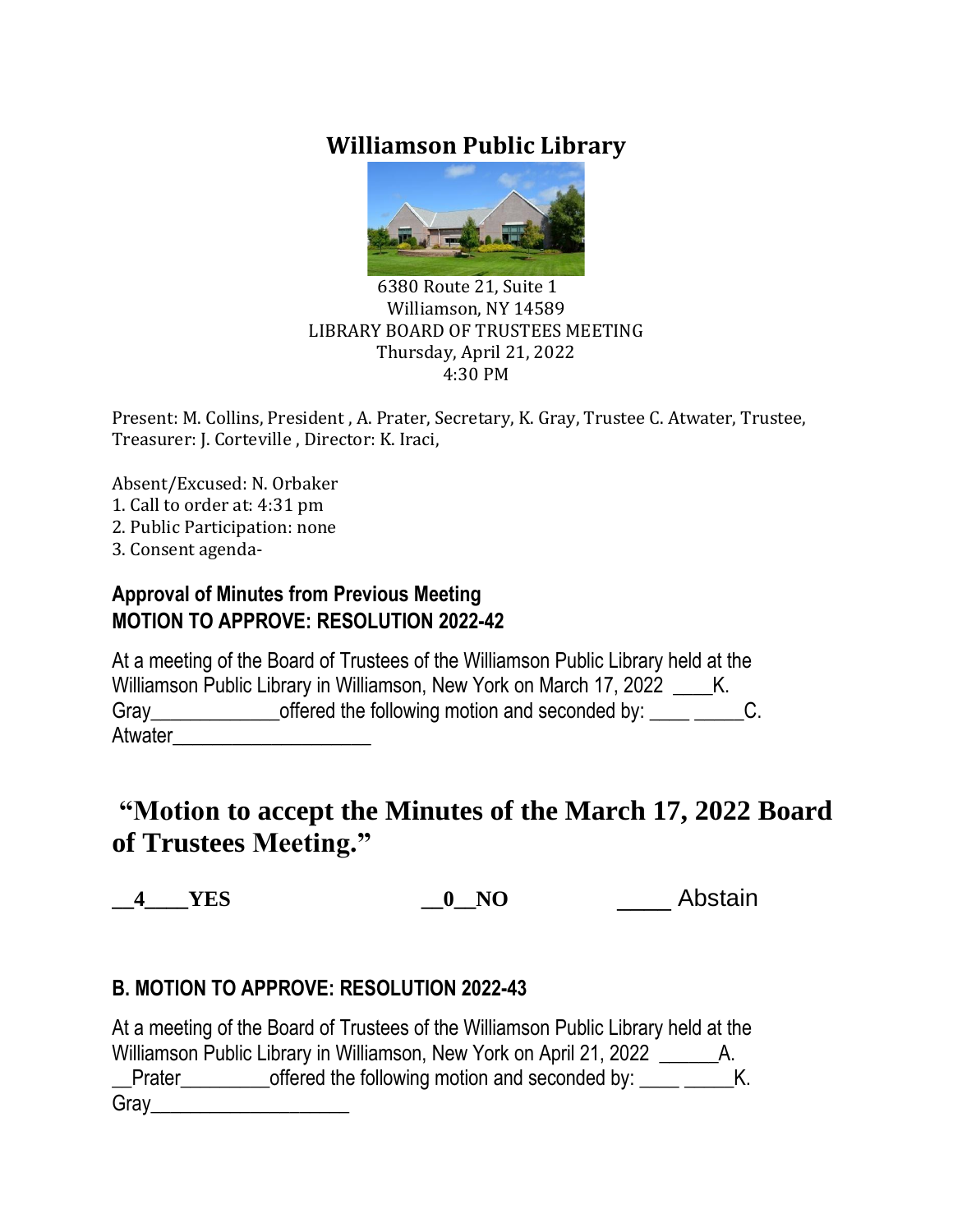**"Audit and Approval of bills, bill payment, payrolls, compensated time off and payroll change and benefits:**

Motion to certify the Board auditing and approval of

- 1) Payment of Bills and Check Signing for 2022 Abstract (4) Prior to Payment Totaling: \$6629.65
- 2) Electronic and Pre-Payment of Payroll, Payroll Processing fees, Employee Benefits and compensated time off for Payrolls 7 and 8 for 2022

Totaling: \$23,301.80

5) Transfer of \$25,000 from Chase Operating to the Chase Payroll account for payroll and benefit expenditures for Payrolls #9 and Payroll #10. Transfer of \$5,000 from the Operating Account to the voucher account to cover the warrant of bills on Abstract 5 (2022). Transfer of \$30,000 from the CNB Operating Account to the Chase Operating Account.

- a) Chase Bank and Canandaigua National Bank Statements for March 2022
- b) Payroll Change for Payrolls 7 and 8 (2022).
- c) Journal Change Entry report for March 17, 2022- April 21,2022.
- d) March Collateralization Statement for Canandaigua National Bank and Trust "

|  |  |  |  |  | Abstaining |
|--|--|--|--|--|------------|
|--|--|--|--|--|------------|

### **c. Treasurer's Report**

# **MOTION TO APPROVE: RESOLUTION 2021-44**

At a meeting of the Board of Trustees of the Williamson Public Library held at the Williamson Public Library in Williamson, New York on April 21, 2022 LC. Atwater\_\_\_\_\_\_\_\_\_\_\_\_\_\_\_\_\_\_\_\_\_\_\_\_\_\_ offered the following motion and seconded by: \_\_\_\_\_K. Gray\_\_\_\_\_\_\_\_\_\_\_\_\_\_\_\_\_\_\_\_\_\_\_\_\_\_

**"Motion to approve** the April 2022 Treasurer's Report**"**

**\_4\_\_YES \_\_\_0\_\_NO** \_\_\_\_\_\_\_ Abstaining

d. Director's Report

### **MOTION TO APPROVE: RESOLUTION 2021-45**

At a meeting of the Board of Trustees of the Williamson Public Library held at the Williamson Public Library in Williamson, New York on April 21, 2022 C. Atwater entitled the following motion and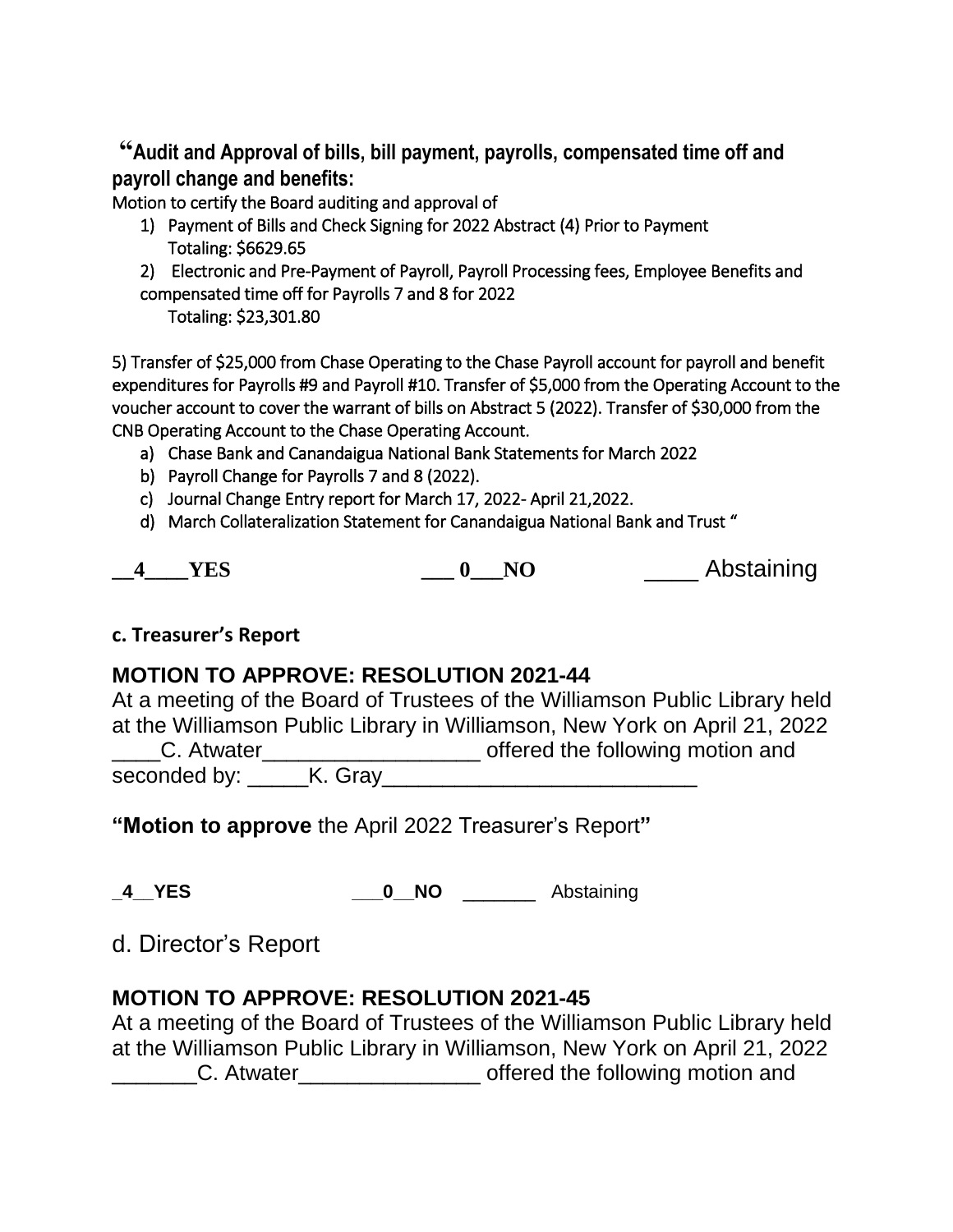seconded by: \_\_\_\_\_K. Gray\_\_\_\_\_\_\_\_\_\_\_\_\_\_\_\_\_\_\_\_\_\_\_\_\_\_

**"Motion to approve** the April 2022 Director's Report**"**

**\_4\_\_YES \_\_\_0\_\_NO** \_\_\_\_\_\_\_ Abstaining

#### **4. Old Business**

**A. Tummonds**

### **MOTION TO APPROVE: RESOLUTION 2021-46**

At a meeting of the Board of Trustees of the Williamson Public Library held at the Williamson Public Library in Williamson, New York on April 21, 2022 \_\_K. Gray\_\_\_\_\_\_\_\_\_\_\_\_\_\_\_\_\_\_\_\_ offered the following motion and seconded by: \_\_A. \_Prater\_\_\_\_\_\_\_\_\_\_\_\_\_\_\_\_\_\_\_\_\_\_\_\_\_\_\_\_

**"Motion to approve** \_\_\$1,327.70\_\_\_\_\_\_\_\_\_ of the Tummonds Allocation for 2022 for OVERDRIVE Content via Pioneer Library System.**"**

**\_4\_\_YES \_\_0\_\_\_NO** \_\_\_\_\_\_\_ Abstaining

### **b. PLS/HR Works Employee Handbook**

### **c. COVID LEAVE MOTION TO APPROVE: RESOLUTION 2021-47**

At a meeting of the Board of Trustees of the Williamson Public Library held at the Williamson Public Library in Williamson, New York on April 21, 2022 \_\_\_\_\_\_A. Prater\_\_\_\_\_\_\_\_\_\_\_\_\_\_\_\_\_\_\_\_\_\_\_\_\_\_ offered the following motion and seconded by: \_\_K. Gray\_\_\_\_\_\_\_\_\_\_\_\_\_\_\_\_\_\_\_\_\_\_\_\_\_\_\_\_\_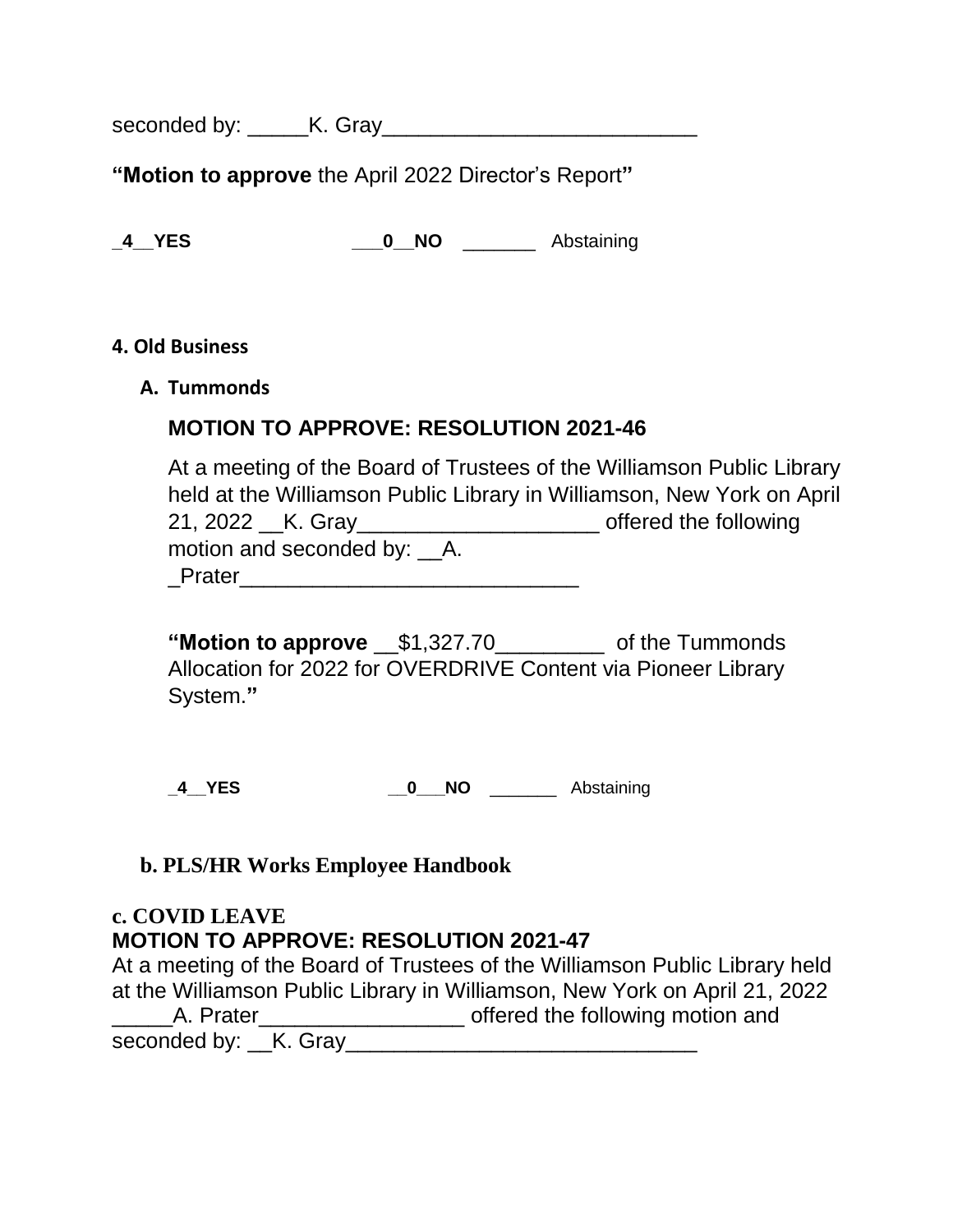**"Motion to approve** the use of NYS Local Government required COVID Leave for staff members that care for a dependent under age 18 years of age that contracts COVID 19 and for dependents over 18 years of age that contract COVID 19 and live at home and due to special needs require continual supervised care.**"**

**\_4\_\_YES \_\_\_0\_\_NO** \_\_\_\_\_\_\_ Abstaining

### **5. New Business**

A. 2022 Library Landscaping

# **MOTION TO APPROVE: RESOLUTION 2021-48**

At a meeting of the Board of Trustees of the Williamson Public Library held at the Williamson Public Library in Williamson, New York on April 21, 2022 \_\_\_\_\_\_A. Prater\_\_\_\_\_\_\_\_\_\_\_\_\_\_\_\_ offered the following motion and

seconded by: \_\_\_\_\_\_\_\_\_\_\_\_\_C. Atwater\_\_\_\_\_\_\_\_\_\_\_\_\_\_\_\_\_\_

**"Motion to approve** accepting the attached quote by Frey Landscaping for 2022 for prepping, trimming, weeding, weed control, mulching and care of library beds, shrubs and tree maintenance with the removal of the "Hard Prune of the Willow tree at a cost of \$200.**"** The bid is under the amount required for competitive procurement.

**\_4\_\_YES \_0\_\_\_\_NO** \_\_\_\_\_\_\_ Abstaining

b. 2022 May Board Term End

c. FRIENDS BOOK SALE

D. Sodus Lost Book Payment

# **MOTION TO APPROVE: RESOLUTION 2021-49**

At a meeting of the Board of Trustees of the Williamson Public Library held at the Williamson Public Library in Williamson, New York on April 21, 2022 C.Atwater contact the following motion and